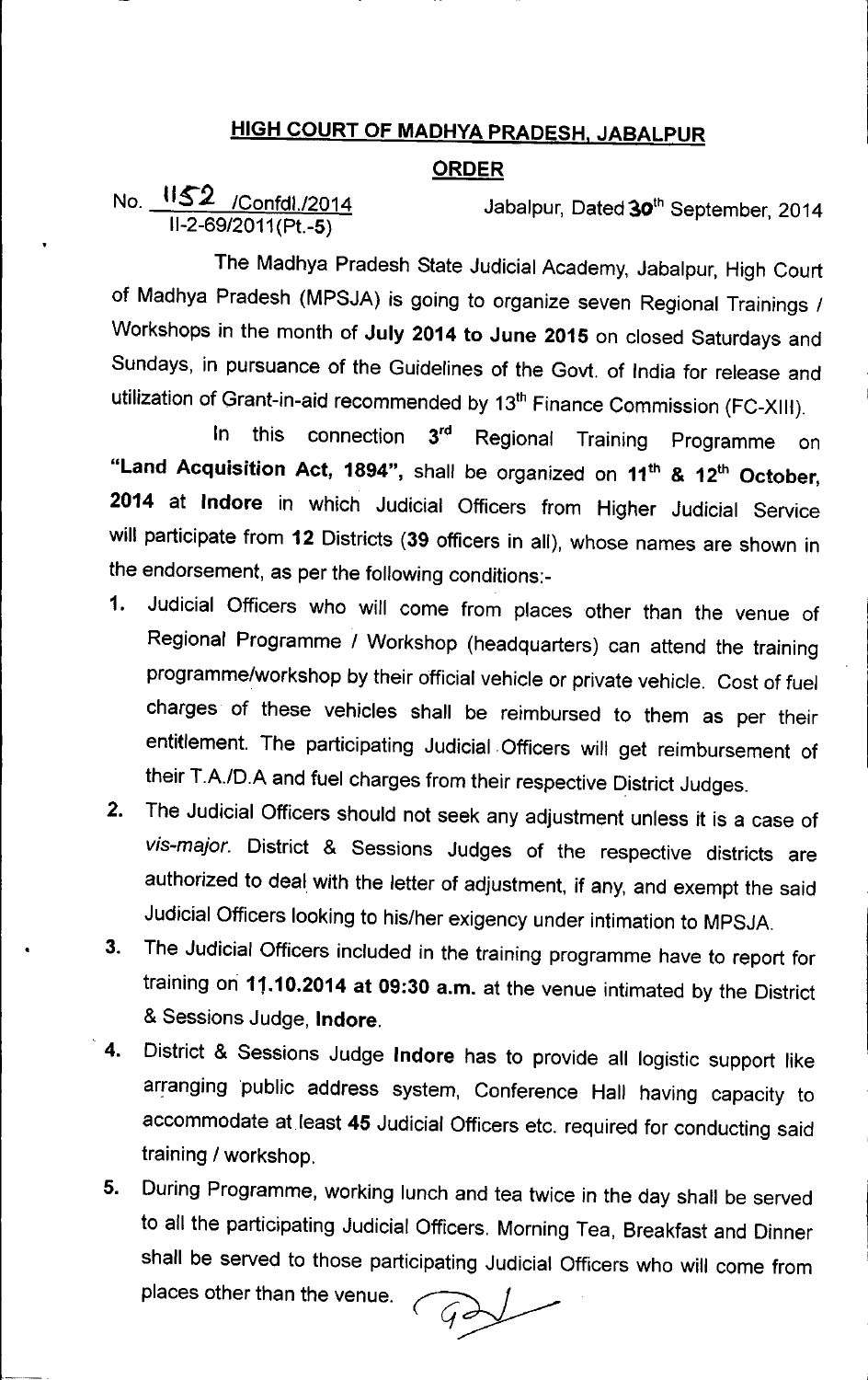- 6. Arrangement for lodging and boarding has been made in a private Hotel at Indore from the evening of the preceding day of the programme to the evening of the last day of the programme, for all the participating Judicial Officers .
- 7. The participating Judicial Officers are directed to bring with them Lap Top Computers, along with, peripherals and Software CDs, provided by the High Court.
- 8. Officers of MPSJA who will conduct regional training/workshop shall be allowed to go by his official vehicle or may hire private vehicle/Taxi, if they think convenient. If not then an allowance of Rs. 1500/- shall be paid for local conveyance, if arranged at the request of MPSJA, Jabalpur.
- 9. In case of non availability of official accommodation at the place of venue of the training programme, the officer of MPSJA, Jabalpur shall be allowed to stay in the Hotel of M.P. Tourism Development Corporation or in any other AC room of Private Hotel on single occupancy basis, subject to expenditure at the limit of Rs. 1500/- per day.

BY ORDER OF HON'BlE THE CHIEF JUSTICE

*~o"* (VED PRAKASH)

**VREGISTRAR GENERAL** 

Endt. No. 1153 /Confdl./2014 Dated 30<sup>th</sup> September, 2014 /1-2-69/2011 (Pt.-5)

- Copy forwarded to:-
- The Principal Secretary, Government of M.P., Law & Legislative Affairs Department, Vindhyachal Bhawan, Bhopal for information. 1.
- 2.

•

•

- 1. Shri Anand Mohan Khare, District & Sessions Judge, Burhanpur.
- 2. Shri Ashok Kumar Tiwari (Jr.), District & Sessions Judge, Dhar.
- 3. Shri Gouri Shankar Dubey, Special Judge SC/ST (P.A.) Act, Khandwa.
- 4. Shri Avinash Kumar Khare, I A.D.J., Mhow, District Indore.
- 5. Shri Rahas Bihari Gupta, /I A.D.J., Mhow, District Indore.
- 6. Shri Achal Kumar Paliwal, XV A.D.J., Indore.
- 7. Shri Akhilesh Joshi, AD.J., Shujalpur, District Shajapur.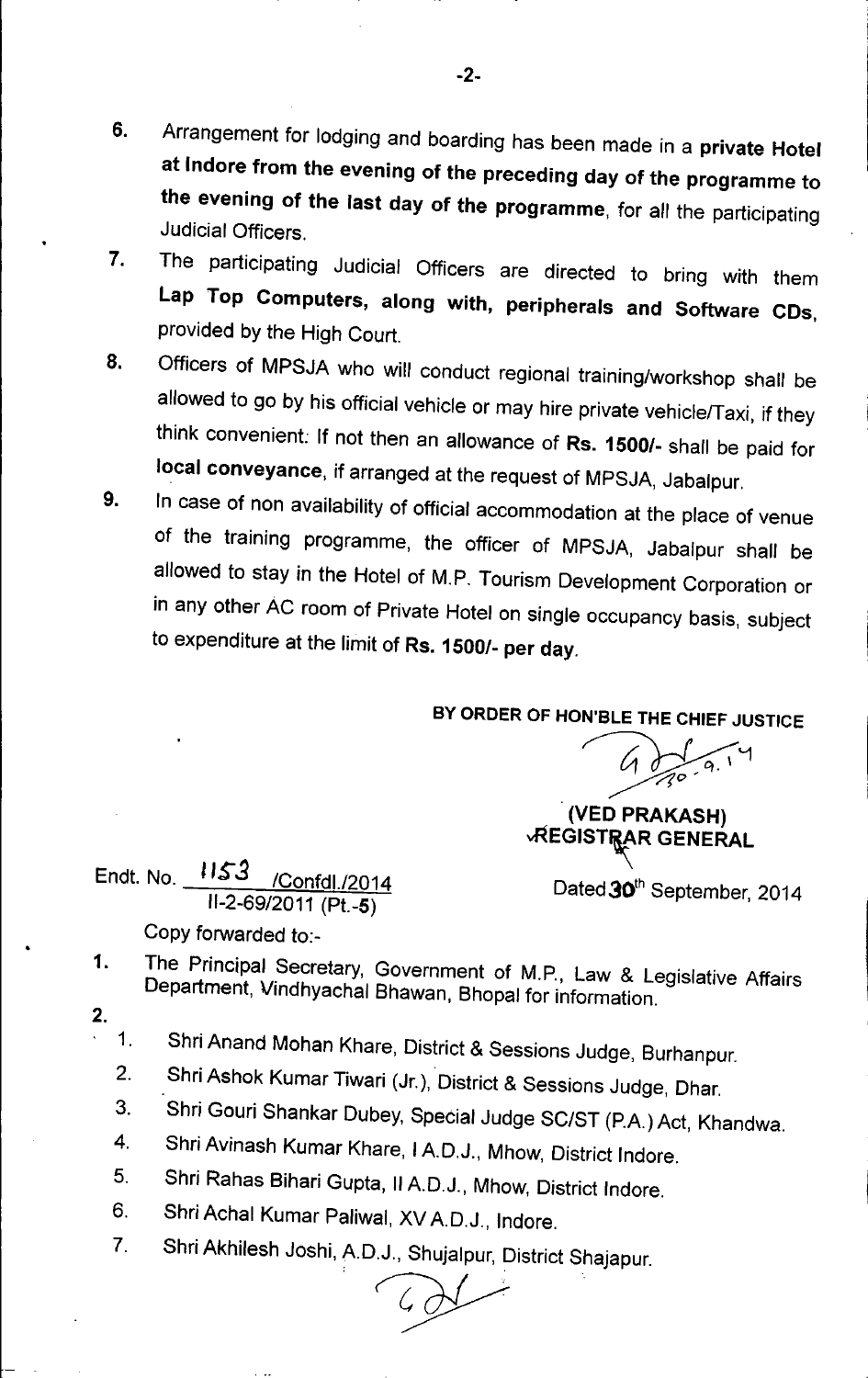- 8. Shri Axay Kumar Dwivedi, I A.D.J., Khandwa.
- 9. Shri Rajesh Kumar Gupta, XIII A.D.J., Indore.
- 10. Shri Pradeep Mittal, VA.D.J., Indore.
- 11. Shri Surendra Kumar Shrivastava (Sr), IX A.D.J., Indore.
- 12. Shri Atulya Saraf, A.D.J., Manawar, District Dhar.
- 13. Shri Navneet Kumar Godha, III A.D.J., Ratlam.
- 14. Smt. Savita Dubey, III A.D.J., Dhar.

•

- 15. Shri Rama Shankar Sharma, III A.D.J., Indore.
- 16. Shri Bharat Singh Jamra, XVI A.D.J., Indore.
- 17. Shri Gyan Prakash Agrawal, I A.D.J., Guna.
- 18. Shri Deepak Gupta, A.D.J., Kannod, District Dewas.
- 19. Ku. Neena Ashapure, II A.D.J., Dhar.
- 20. Ku. Bhavna Sadho, A.D.J., Sardarpur, District Dhar.
- 21. Shri Ravinder Singh, IAD.J., Burhanpur.
- 22. Shri Rajeev Apte, I A.D.J., Dewas.
- 23. Shri Mahendra Kumar Jain, VI A.D.J., Indore.
- 24. Shri Dev Narayan(Shukla), A.D.J., Dharampuri, District Dhar.
- 25. Shri Zakir Hussain, III A.D.J., Khargone, District Mandleshwar.
- 26. .Smt. Vidhi Saxena, IAD.J., Neemuch.
- 27. Shri Madhusudan Mishra, IV A.D.J., Jabalpur.
- 28. Shri Hitendra Kumar Mishra, XIV A.D.J., Indore.
- 29. Shri Anil Kumar Singh, A.D.J., Sonkatch, District Dewas.
- 30. Shri Bhupendra Kumar Singh, IIIAD.J., Mhow, District Indore.
- 31. Shri Iqbal Khan Ghauri, IIAD.J., Indore.
- 32. Shri Bharat Singh Rawat, VIII A.D.J., Indore.
- 33. Smt. Pravina Vyas, III A.D.J., Mandsaur.
- 34. Shri Kalusingh Bariya, IAD.J., Mandsaur.
- 35. Shri Priyadarshan Sharma, XI A.D.J., Indore.
- 36. Shri Kailash Chandra Yadav, A.D.J., Susner, District Shajapur.
- 37. Shri Ashvaque Ahamad Khan, IAD.J.,Dhar.
- 38. Shri Rajendra Kumar Dashora, II A.D.J., Khandwa.
- 39. Ku. Neeta Gupta, III A.D.J., Dewas.

With a direction to participate in the Regional Training Programme to be organize on 11<sup>th</sup> & 12<sup>th</sup> October, 2014 at Indore.<br>
expansive the contract of the contract of the contract of the contract of the contract of the contract of the contract of the contract of the contract of the contra